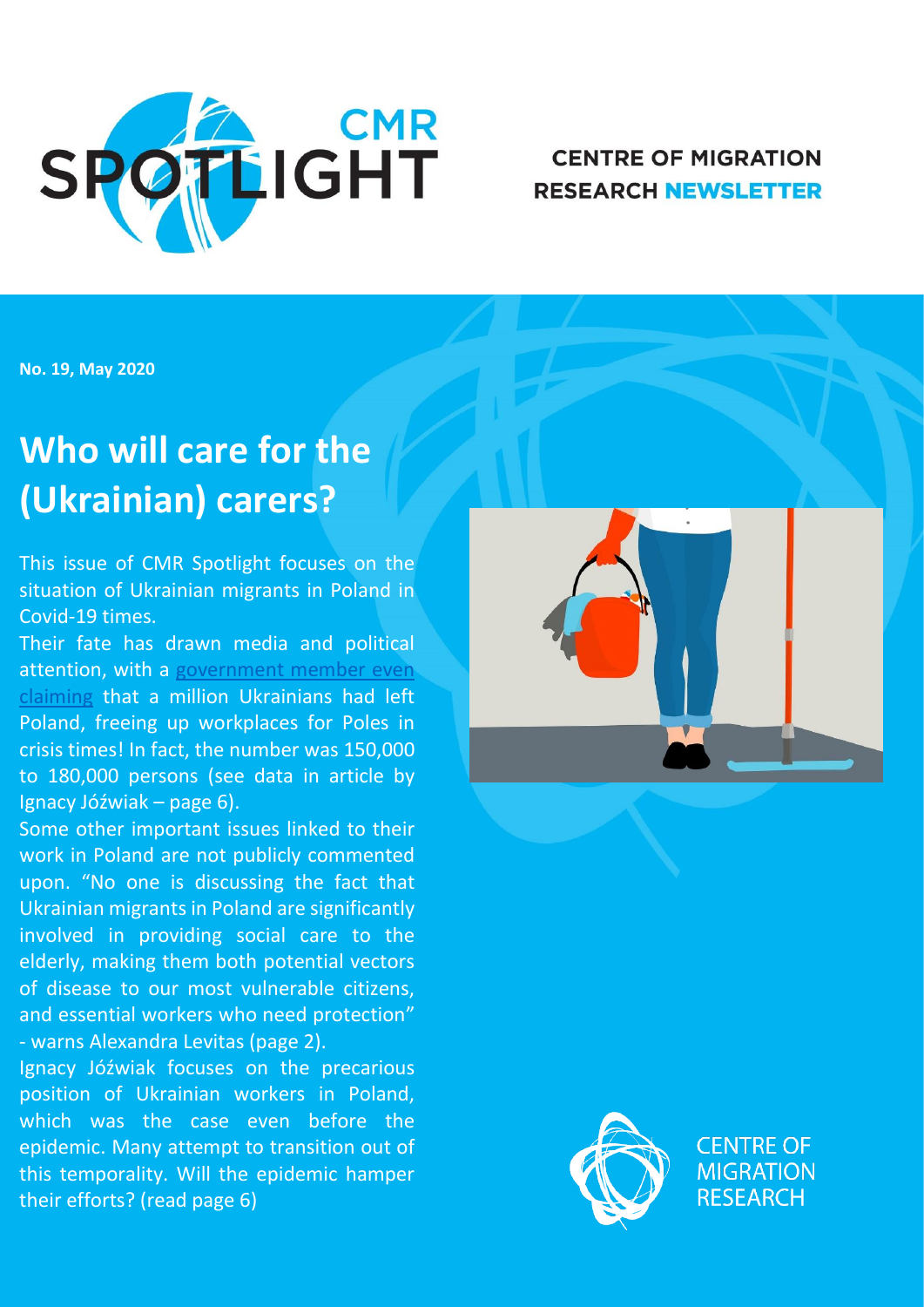

## **Care Work During Covid-19: Public Health Implications of Ukrainian Migration into Poland**

## Alexandra Levitas

*No one is discussing the fact that Ukrainian migrants in Poland are significantly involved in providing social care to the elderly, making them both potential vectors of disease to our most vulnerable citizens, and essential workers who need protection.*

On January 30<sup>th</sup>, 2020, the World Health Organization declared the outbreaks of Covid-19 a "Public Health Emergency of International Concern" – its highest alert status [\(World](https://www.who.int/news-room/detail/30-01-2020-statement-on-the-second-meeting-of-the-international-health-regulations-(2005)-emergency-committee-regarding-the-outbreak-of-novel-coronavirus-(2019-ncov))  [Health Organization, 2020\)](https://www.who.int/news-room/detail/30-01-2020-statement-on-the-second-meeting-of-the-international-health-regulations-(2005)-emergency-committee-regarding-the-outbreak-of-novel-coronavirus-(2019-ncov)). In the subsequent months as the disease spread worldwide, governments introduced unprecedented measures to curb viral spread, including locking down cities and closing international borders. These drastic measures to restrict population movement and slow transmission were designed to protect healthcare systems from overload. But the pandemic is exposing more than just the fragility of national healthcare structures. It also sheds new light on the complex issues that come with global migration.

First, the crisis has made it clear that population movement across borders can pose serious public health threats, especially if migrants are not given access to healthcare services in their host countries. Second, the crisis has made visible the critical roles migrants play in host country economies,

particularly in agriculture where food supply chains have been disrupted without the influx of seasonal migrant workers.

In Poland, attention to both these issue remains in its infancy. To its credit, Poland has acknowledged that leaving migrants without healthcare access can be detrimental to controlling viral spread and is now allowing uninsured foreigners to access Covid-19 related treatments [\(Stowarzyszenie](https://interwencjaprawna.pl/koronawirus-informacje-dla-cudzoziemcow/#pl)  [Interwencji Prawnej, 2020\)](https://interwencjaprawna.pl/koronawirus-informacje-dla-cudzoziemcow/#pl). At the same time, the country is scrambling to figure out how to make up for the lack of nearly 145 thousand seasonal Ukrainian workers who would normally have come to Poland between May and June to work the fields [\(Minich &](https://www.pragueprocess.eu/en/news-events/news/379-news-events-dialogue-migration-observatory-training-academy-resources-admin-the-impact-of-covid-19-on-ukrainian-labour-migrants-in-czechia-hungary-poland-and-italy)  [Kravchuk, 2020\)](https://www.pragueprocess.eu/en/news-events/news/379-news-events-dialogue-migration-observatory-training-academy-resources-admin-the-impact-of-covid-19-on-ukrainian-labour-migrants-in-czechia-hungary-poland-and-italy).

So far, however, no one is discussing the fact that Ukrainian migrants in Poland are also significantly involved in providing social care to the elderly and chronically ill: populations that are at once the most vulnerable to Covid-19, and also require care currently not being adequately provided for by Polish institutions. In short, Ukrainian migrants fill a gap in Poland's provision of social care which gives their work important implications for the country's public health. Amid a pandemic, they become both potential vectors of disease to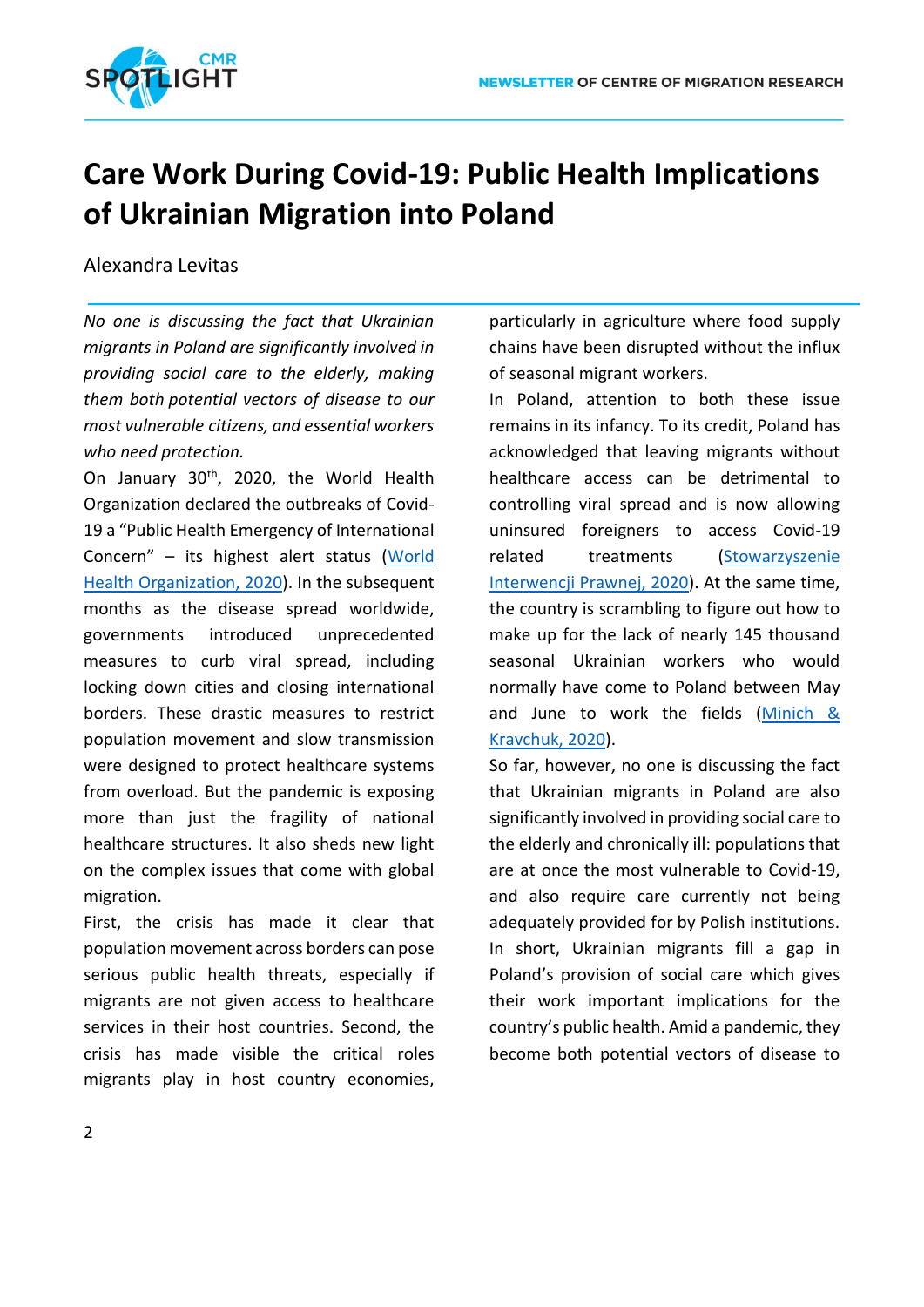

our most vulnerable citizens, and essential workers who need protection themselves.

### **Social Care and Ukrainian Carers**

The provision of good social care is an important, though often forgotten, aspect of a functioning healthcare system. Currently, as elderly and sick individuals are more at risk of developing severe Covid-19 symptoms, ensuring their protection is critical in keeping mortality low. Still, care homes worldwide, including in Poland, have seen devastating death rates and are struggling to keep both carers and care home residents safe.

Most of Poland's social care, however, is not institutionalised, as the system is still underdeveloped. Instead, a vast majority of individuals are informally cared for at home, with some of this care, especially in larger cities, outsourced to Ukrainian domestic workers. Though we do not know the exact extent to which care is provided by migrants, the role Ukrainian women play in providing informal social care is dangerous to ignore.

Ukrainian women were largely invisible as caregivers even before the Covid-19 pandemic. Most have retired early in Ukraine and come to Poland in search for temporary, usually informal work to supplement their incomes. Some may have nursing backgrounds, but many have no formal care training and engage in a mix of domestic tasks including cleaning, cooking, childcare, alongside care work. Significantly, the majority of this work is uncontracted and informal, with migrant women travelling in circular patterns between Poland and Ukraine and picking up work shifts as needed without the cost or administrative hassle of formal employment. The informal status of domestic workers, however, leaves them in a precarious situation, with limited access to social services, no workplace protections, and a lack of national health insurance. In the context of Covid-19, it is especially important to address these vulnerabilities and to question how the crisis is affecting these caregivers.

### **Public Health Implications**

It is currently impossible to say precisely how Covid-19, and its associated border closures, will affect Ukrainian domestic workers in Poland. The pandemic, however, has already intensified some of the vulnerabilities migrant carers face worldwide, and has exposed weaknesses of informal social care systems.

Migrant women risk unemployment as employers may fear domestic workers will transmit Covid-19 to their family members. In Italy, where Ukrainian women take on similar roles to those in Poland, many have been stranded after losing their jobs, with no income and limited ability to return to Ukraine [\(Ghiglione, 2020\)](https://www.aljazeera.com/indepth/features/eastern-european-care-workers-italy-thrust-uncertainty-200424120138957.html). In Poland, the proposed *Anti-Crisis Shield*, which would provide economic protections during the crisis, has been criticised as insufficient [\(Rae, 2020\)](https://prruk.org/facing-the-covid-19-crisis-in-poland/) and does not include any protection for those working informally or those dismissed from informal work. Ultimately, the fear of being stranded without income has been so great that tens of thousands of Ukrainians returned to Ukraine when border closures were announced [\(IOM, 2020\)](https://www.iom.int/news/covid-19-forces-huge-numbers-ukrainians-home-face-fraught-future). While the long-term effects of this exodus remain unknown, Poland must be cautious and ensure economic insecurity does not negatively affect the future flow of carers into the country, as the aging population and lack of formalised care is likely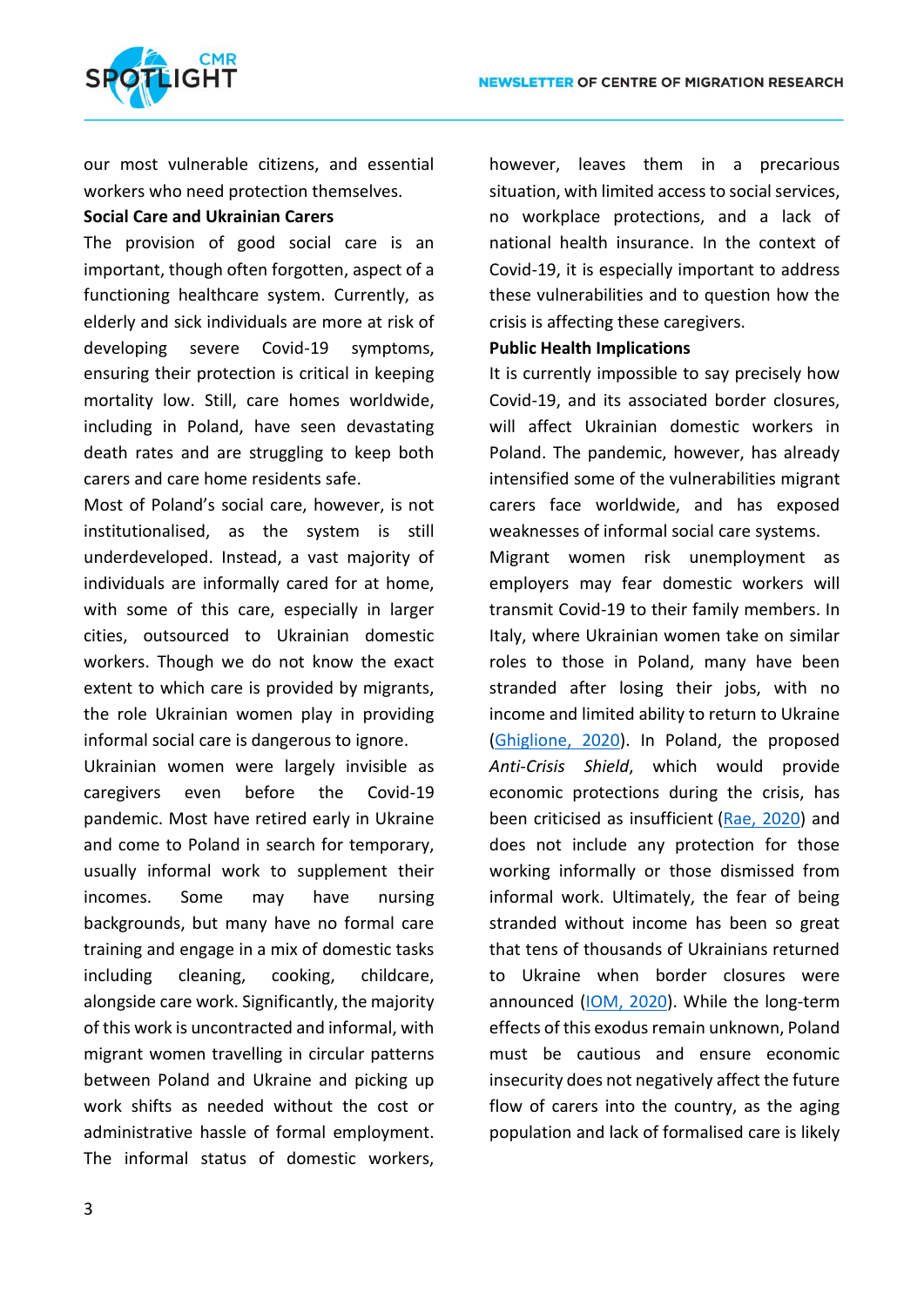

to continue increasing the demand for informal carers.

Meanwhile, those domestic workers who do remain employed during the pandemic face inherent risks from care work: unavoidable close contact, exposure to bodily fluids, and emotional fatigue as caring for the sick and elderly throughout the crisis will undoubtedly come with heightened hygiene expectations and additional stress. At the same time, domestic workers worldwide are not being provided with adequate personal protective equipment (PPE), have no access to paid sick leave, and, given the informality of their work, often lack training on how to best protect themselves and those they care for. Ukrainian women in Poland are no different, leaving them with an increased vulnerability to Covid-19 infections, especially as the pandemic may also increase the need to provide care. Some domestic workers may be pressured to live-in with their employer to avoid transmission, though this raises concerns about profound isolation and possible abuse, as seen in countries where live-in arrangements are more common [\(Daragahi & Trew, 2020\)](file:///C:/Users/Dell/Downloads/1.%09https:/www.independent.co.uk/news/world/middle-east/coronavirus-turkey-migrant-workers-lebanon-human-rights-a9489616.html). Closures of places of worship and institutions supporting migrants may additionally cause collapse in migrant support networks, adding additional vulnerability.

From a public health standpoint however, workers who continue working in multiple households are a particular concern. Covid-19 spreads through close contact, which is why physical distancing and restrictions on interactions have been generally successful in slowing transmission, and why particularly vulnerable individuals, such as the elderly, have been asked to self-isolate. Yet carers moving between households threaten the success of distancing and isolation and introduce the possibility of the virus being brought directly into people's homes. This threat is further exacerbated by the typical living conditions of domestic workers in Poland, who share apartments with multiple other women, who in turn might interact with more households during a typical day. In fact, even in countries like Singapore, which have successfully kept Covid-19 death rates low, the most significant outbreaks occurred in migrant worker dormitories. In Poland, the additional failure to conduct adequate Covid-19 tests among the general population, makes it difficult to identity when migrant carers carry the disease thus making it impossible to isolate them at critical times. These factors combined could lead to a terrible worst-case scenario, with Ukrainian women continuously being hired as vital care workers for the vulnerable but instead becoming a source of vulnerability, and victims in their own right, as they both contract and spread Covid-19.

#### **Protecting Populations**

This pandemic will undoubtably change the way we think about both health systems and migration. In the context of care work, it is critically important to recognise the role domestic labourers play in providing social care, as well as the fact that many domestic workers are immigrants. It will be necessary to consider the future of mobility and care work, both in terms of epidemic preparedness, and as countries move past their outbreak peaks and begin to slowly open up businesses and borders.

Poland has already taken the first step to migrant protection by giving foreigners access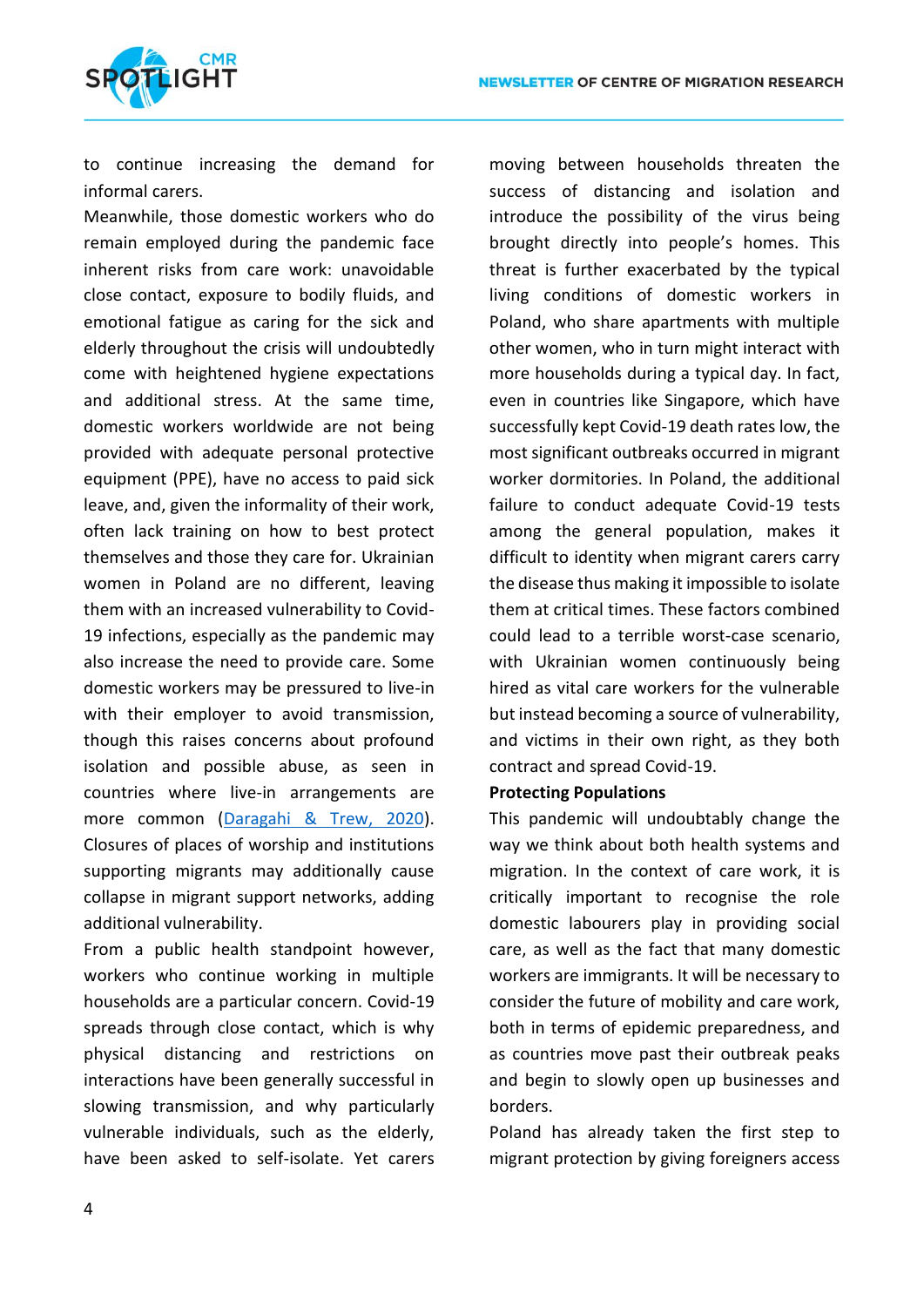

to healthcare irrespective of insurance status during this pandemic. This is an important development given the instabilities of healthcare access for Ukrainian domestic workers in the past. It is still unclear however, how long these provisions will last, and concerns have been raised about the lack of proper information campaigns [\(Karwowska,](https://wyborcza.pl/7,162657,25776782,leczenie-koronawirusa-jest-darmowe-rowniez-dla-cudzoziemcow.html)  [2020\)](https://wyborcza.pl/7,162657,25776782,leczenie-koronawirusa-jest-darmowe-rowniez-dla-cudzoziemcow.html). Still, even temporary access will protect migrant health and provide services to those who fall ill, additionally discouraging them from trying to return to Ukraine to seek care, which would risk further disease spread.

Yet more can be done. Portugal, for example was quick to grant automatic permanent residence to all migrants and proceeded to build housing and provide meals to seasonal labourers. Ireland has ensured that both regular and irregular migrants have access to a "pandemic package", which includes a provision for universal Covid-19 testing irrespective of legal status. Canada has extended the status of essential worker to carers in an attempt to ensure long-term stability for their social care sector, given the uncertainty of future global mobility [\(Letzing,](https://www.weforum.org/agenda/2020/04/covid-19-is-throttling-vital-migration-flows/)  [2020\)](https://www.weforum.org/agenda/2020/04/covid-19-is-throttling-vital-migration-flows/). Finally, the International Domestic Workers Federation has called for domestic carers to be formally treated as part of national healthcare structures [\(IDWFED,](https://idwfed.org/en/updates/global-idwf-statement-on-protecting-domestic-workers-rights-and-fighting-the-coronavirus-pandemic/?fbclid=IwAR19Wcv6Cmj4XfnBO-Y1E8mbsvLQAyvwM1BVJXt49qBK5%E2%80%A6)  [2020\)](https://idwfed.org/en/updates/global-idwf-statement-on-protecting-domestic-workers-rights-and-fighting-the-coronavirus-pandemic/?fbclid=IwAR19Wcv6Cmj4XfnBO-Y1E8mbsvLQAyvwM1BVJXt49qBK5%E2%80%A6), provided with hazard pay and protective equipment, and that supplementary allowances for undocumented workers should be included.

Most important for Poland, however, will be the acknowledgment that Ukrainian migration fills an important gap in Polish social care, a role likely to grow as care becomes increasingly outsourced away from family provision as the population ages. To fill that gap safely, care work must first and foremost be regularised, with Ukrainian carers both receiving proper training in care work and being granted economic and medical protections. This will be critical in ensuring that Ukrainian carers can maintain mobility across borders to continue providing care services where they are needed. At the same time, it will ensure that care happens safely, with protections in place for both migrants and the families they care for.

Suggested citation: Levitas, A., 2020. Care Work During Covid-19: Public Health Implications of Ukrainian Migration into Poland. *CMR Spotlight*, 19, 2-5.



#### **Alexandra Levitas**

Graduate of the MSc Public Health program at the London School of Hygiene and Tropical Medicine, with a background in anthropology, public history, and migration studies. Interested in the intersection of health system structure and migrant experiences, and especially in the ways policy and culture shape how we envision migrant access to healthcare services. Recent work focused on health-seeking behaviors and healthcare access barriers among Ukrainian women working in the domestic sector in Warsaw.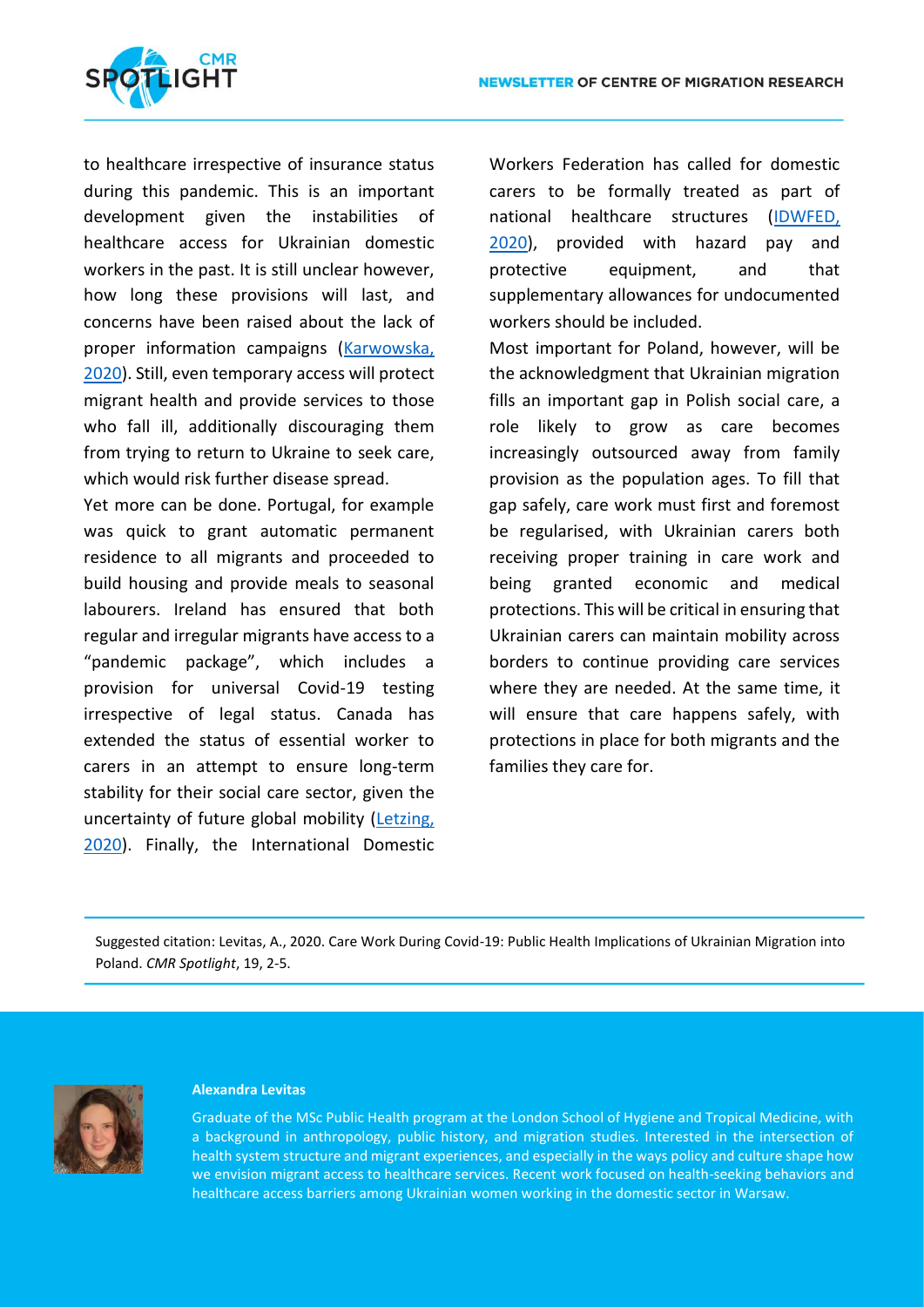

## **Before the pandemic: temporality, unevenness and possible transition. Ukrainian migrants in the Polish labour market**

Ignacy Jóźwiak

## **What do we know about Ukraine-to-Poland migration?**

There is no coherent statistics in that matter, but Ukrainian citizens working abroad count in millions [\(Fedyuk & Kindler 2016\)](https://link.springer.com/chapter/10.1007%2F978-3-319-41776-9_1) and Poland appears as one of the top destination country for the Ukrainian migrant-workers. According to the [World Bank estimations,](https://www.worldbank.org/en/topic/labormarkets/brief/migration-and-remittances) in 2018 the amount of money transfers to Ukraine from abroad was \$16 billion, which equalled 13.8% of the country's GDP and was bigger than the value of [foreign investments](https://data.worldbank.org/indicator/BX.KLT.DINV.WD.GD.ZS) (almost \$2.5 billion) in this country in the same period. Ukraine-to-Poland labour migration dates back to the early 1990ies. It was related to opening the state borders and simplification of exit and entry policies of Poland and its "Eastern Neighbour(s)". These were not accompanied by any kind of facilitation of employment opportunities. A certain breakthrough took place in the second half of 2000s, with Poland introducing the simplified procedure for temporary employment of certain groups of third-country nationals in agriculture (2006) and extending this mode into other sectors (2007). The number of Ukrainian workers in Poland has been gradually increasing but the actual breakthrough could be observed in 2014, following the economic crisis resulting from political tensions and the armed conflict in Ukraine.



"Work with us in this restaurant"  $-$  says this poster in Ukrainian at the Warsaw West bus station. "Recruitment temporarily suspended" – updates the sticker in Polish ©Ignacy Jóźwak

The data presented in this intervention come from the "Quality assessment of public employment services in terms of the simplified employment procedure for foreigners [\(PO](http://www.migracje.uw.edu.pl/projects/quality-assesment-of-public-employment-services-in-terms-of-the-simplified-employment-procedure-for-foreigners-po-wer/)  [WER\)](http://www.migracje.uw.edu.pl/projects/quality-assesment-of-public-employment-services-in-terms-of-the-simplified-employment-procedure-for-foreigners-po-wer/)" research project founded by the European social Fund and realised at the Centre of Migration Research. Its in-depth analysis was further supported by the CMR Small Grant held by the author. The main aim of the project was to study the employment of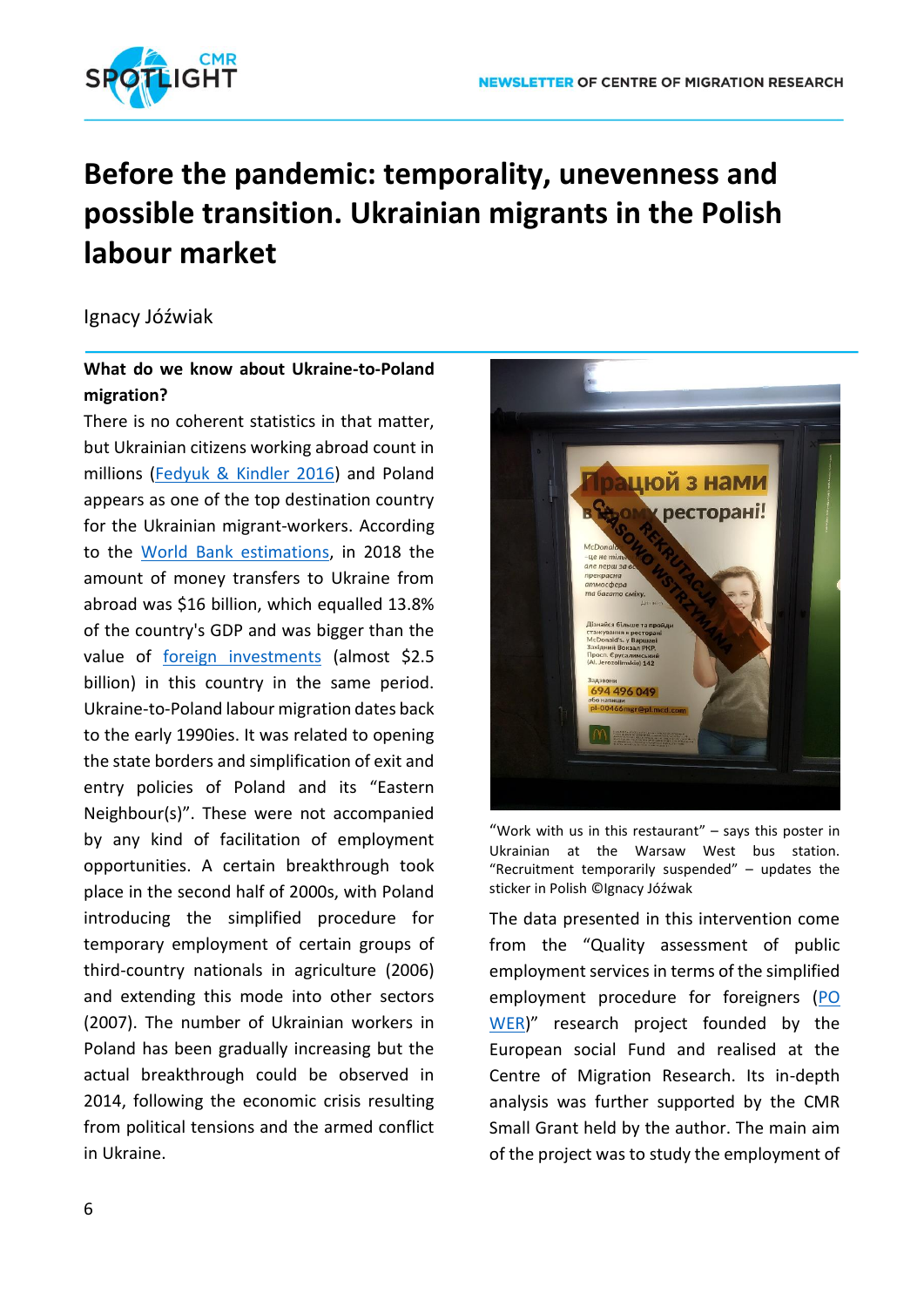

the so called third country nationals in Poland and the way this processes impacts the labour market in Poland, whereas the grant was aimed at analysing the position of Ukrainian migrant workers in Poland – the problems they face and the strategies they apply in order to improve their presumably uncertain position. Within the project, 50 semi-structured indepth interviews with Ukrainian migrant workers were conducted in different parts of Poland in 2017 and 2018 (15 by the author and the remaining 35 by other project members). It shall be noted that the migrants' situation world-wide has undergone some changes in the face of Covid-19 outbreak in March 2020 and related economic changes and ant-crisis measures (see: [Jaroszewicz 2020,](http://www.migracje.uw.edu.pl/wp-content/uploads/2020/04/SPOTLIGHT-APRIL-2020-COVID1-2.pdf) Levitas 2020 – in this issue of CMR Spotlight).

The aforementioned simplified procedure enables work for six months within twelve months, with no additional permissions or a labour market test required. At first, it was addressed to the citizens of Ukraine, Belarus and Russia and later extended to Moldova (2009), Georgia (2010/2011) and Armenia (2013/2014) ([Górny et al. 2018: 16](http://www.migracje.uw.edu.pl/publikacje/imigranci-w-polsce-w-kontekscie-uproszczonej-procedury-zatrudniania-cudzoziemcow/)). In 2018, along with the necessity to adjust Polish regulations to EU requirements, certain amendments were introduced. Seasonal work permits in selected sectors were introduced for all non-EU citizens, while the already existing "declaration system" for the respective six countries remained ([Górny et al.](http://www.migracje.uw.edu.pl/publikacje/imigranci-w-polsce-w-kontekscie-uproszczonej-procedury-zatrudniania-cudzoziemcow/)  [2018: 4\)](http://www.migracje.uw.edu.pl/publikacje/imigranci-w-polsce-w-kontekscie-uproszczonej-procedury-zatrudniania-cudzoziemcow/). Due to geographical proximity and the demographic factor (Ukraine's population as compared with Belarus, Georgia, Armenia or Moldova) Ukrainians, mostly from the Western parts of Ukraine, have been the most numerous among the temporary migrants in Poland. The post-2014 turmoil has had a quite negative impact on the Ukrainian economy and the labour market, which in turn has clearly influenced migratory dynamics.

Since the introduction of the simplified procedure, the number of Ukrainians employed though this scheme has increased from 20 260 (93% of all declarations) in 2007 to 1 446 304 (91% of all declarations) in 2018. In the first half of 2019 the number was 764 759 (All [data from the Ministry of Family,](http://psz.praca.gov.pl/rynek-pracy/statystyki-i-analizy/zatrudnianie-cudzoziemcow-w-polsce)  [Labour and Social Policy.](http://psz.praca.gov.pl/rynek-pracy/statystyki-i-analizy/zatrudnianie-cudzoziemcow-w-polsce) We should remember, though, that the number of declarations and the number of actually employed are not identical). A similar trend can be observed with work permits. Here, not only the numbers but also the percentage of Ukrainians among the recipients has multiplied. It was 5 400 (30% of all recipients) in 2008, 238 334 (72% of all recipients) a decade later, and 171 854 in the first half of 2019. In addition, in 2018 Ukrainians received 133 372 (96% of all) seasonal work permits. Importantly, not only the numbers and the proportions have changed. Origins within Ukraine have also diversified, and the inhabitants of (former) industrial centres in the South and East of Ukraine have become more and more numerous. We should bear in mind that this process is related more to the decreasing attractiveness of the regional labour markets in Ukraine, than to the armed conflict in Donbas, which does not directly impact these territories (Górny et al. 2018: [109\)](http://www.migracje.uw.edu.pl/publikacje/imigranci-w-polsce-w-kontekscie-uproszczonej-procedury-zatrudniania-cudzoziemcow/). The open question is: to what extend is work in Poland more attractive (since there is hardly any doubt that in general it is)?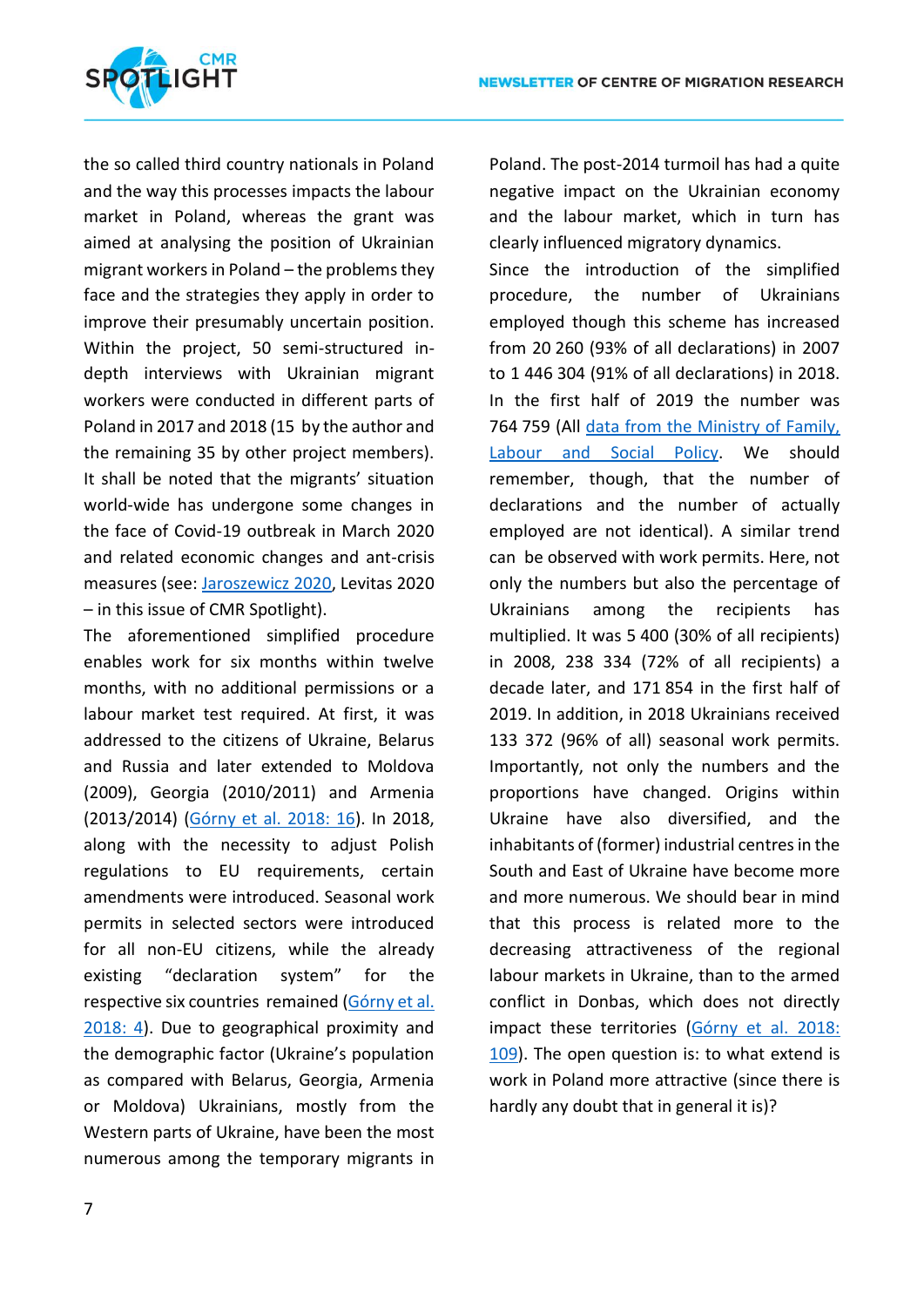

## **What do we know about work conditions of Ukrainian migrants in Poland**

Available sources regarding Ukrainians' work in Poland, on one hand, point to labour market segmentation and numerous (though not necessarily representative) cases of workers' rights violations. On the other hand, the knowledge of certain rights and entitlements is growing. We also know that a growing number of migrant workers is interested in having an employment contract instead of civic contracts, which are still quite common, not only among the migrants ([Górny et al. 2018:](http://www.migracje.uw.edu.pl/publikacje/imigranci-w-polsce-w-kontekscie-uproszczonej-procedury-zatrudniania-cudzoziemcow/)  [105-106\)](http://www.migracje.uw.edu.pl/publikacje/imigranci-w-polsce-w-kontekscie-uproszczonej-procedury-zatrudniania-cudzoziemcow/). This is usually accompanied by plans of settling in Poland, which can be framed as transition from temporary to long-term or permanent migration. However, the "simplified procedure" and the "seasonal directive" promote flexibility and temporality. The temporal horizon provided by the existing regulations makes the migrant workers accept harsh work conditions, extensive work time, work performed based on civic contracts (instead of employment contracts, which guarantee insurance) or in the grey zone. This is the case mostly with the newcomers who were eager to save as much as possible and bring or send home (cf. [Górny et al. 2018](http://www.migracje.uw.edu.pl/publikacje/imigranci-w-polsce-w-kontekscie-uproszczonej-procedury-zatrudniania-cudzoziemcow/); [Okólski 2019](http://www.migracje.uw.edu.pl/publikacje/substytucja-i-dyskryminacja-na-polskim-rynku-pracy-w-sytuacji-nasilonej-imigracji/); [Keryk 2018\)](https://pl.naszwybir.pl/wp-content/uploads/sites/2/2018/03/raport-online-en.pdf). Those who had specified plans for settling in Poland preferred more regular working hours and accommodation organized independently from the employer. It can be generalised that those more settled or planning to settle in Poland prefer direct and documented employment, based on work contracts and without intermediaries.

Outsourcing and subcontracting are a global phenomenon. They can also be perceived as a kind of a litmus test for the labour standards within companies and branches.

The agency work appears as the easiest to find and to arrange (as agencies assist in all kinds of paperwork, arrange accommodation etc.) but also the toughest, as specific branches use this scheme. It can be described as the least attractive but also, due its availability, the most common among the newcomers, whereas those more experienced in travelling and familiar with the specifics of the labour market in Poland always prefer to find a job on their own and work directly for the employer, without any intermediaries. Another problem, apart from the heavy and underpaid work, is unpaid salaries and doing a different kind of work and in a different location than initially offered. These situations lead to disappointments with work and living conditions and push migrants to search for more attractive job offers. This in turn leads to frequent changes of work and relocations within Poland.

In March 2020, the situation changed literally within a few days. After the state of epidemic was declared in Poland, dozens of thousands of Ukrainian citizens faced the dilemma whether to stay in Poland or go to Ukraine. Many of them (especially those lacking longterm, or any work contracts) lost their jobs and accommodations and since international transportation got suspended and the situation at the borders seemed unclear, travelling to the country of origin turned difficult or impossible. Pictures of thousands of people crowding around the checkpoints amid the international lockdown and global #stayhome campaign have circulated in [Polish](https://www.tygodnikpowszechny.pl/polska-choroba-162909?fbclid=IwAR0nS6Q-htlE0LRWIA1chcTj-165sicueAxZ8pb-kNBILEyHX1dytEcvDRg) and [Ukrainian press](https://hromadske.ua/posts/na-kordoni-z-polsheyu-azhiotazh-tisyachi-ukrayinciv-hochut-povernutisya-do-zakrittya-kordonu?tg-group&fbclid=iwar0laqb-5vxrbojlc3mukf-pb-iaabpu8po6rtdubuwt0g62lek6puh4d4m) and resonated in social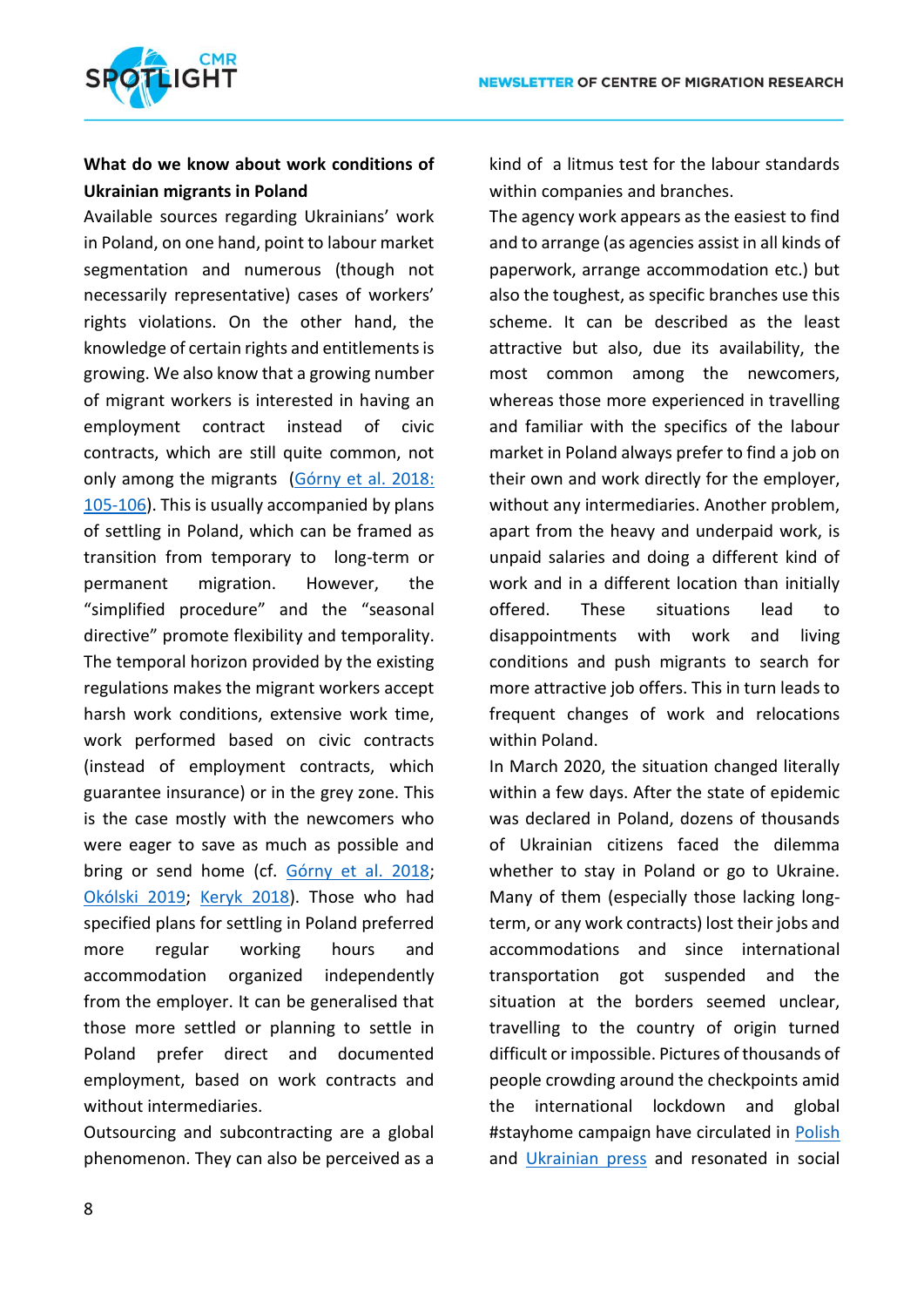

media. As of May 2020 [data of the Polish](https://wiadomosci.onet.pl/kraj/ilu-ukraincow-opuscilo-polske-z-powodu-pandemii-koronawirusa/5p3x482)  [Border Guard](https://wiadomosci.onet.pl/kraj/ilu-ukraincow-opuscilo-polske-z-powodu-pandemii-koronawirusa/5p3x482) and Ukrainian Embassy in Poland, between 150,000 and 180,000 Ukrainians left Poland in the period between 15<sup>th</sup> of March and 30<sup>th</sup> of April (while 53 thousand entered). This kind of uncertainty, as well as various speculations about the numbers of people who actually left and reentered Poland may serve as yet another example of the unstable and precarious position of Ukrainian migrants in Poland. It concerns not only the work conditions, but also access to health care, social security, information and, last but not least, right to stay in Poland and its possible prolongation.

### **Conclusions**

- 1. In general, migrant workers are, far more than their non-migrant colleagues, exposed to precarious work conditions and workers' rights violations.
- 2. A growing tendency to reach a certain level of stability can be observed among Ukrainian migrant workers in Poland. Many of them also tend to perceive long-term work contract as a guarantee of the right and ability to settle.
- 3. Determination and activities undertaken by the migrant workers focus mostly on improving one's individual situation, or finding a more satisfying job, rather than changing work conditions at a particular workplace or a branch.
- 4. Migrant workers are also, more than their non-migrant colleagues, entangled in multiple (multi-level) dependencies: on visas and work permits, landlords, employers and intermediaries (workagencies, brokers).
- 5. Work conditions and salaries in Poland appear more attractive than in Ukraine. This is not necessarily the case with work time, the amount of work required from the employee, housing conditions, and the so called work-life balance.
- 6. The current state of pandemic and accompanying political and economic turmoil has put migrant workers in an (even more) vulnerable position, but it also pointed to their essentiality in some sectors of the Polish economy and labour market. This issue definitely requires further and indepth studies, accompanied by public advocacy for the migrants.

Suggested citation: Jóźwiak, I., 2020. *Before the pandemic: temporality, unevenness and possible transition. Ukrainian migrants in the Polish labour market*. CMR Spotlight, 19, 6-9.



#### **Ignacy Jóźwiak**

Sociologist and social anthropologist (ethnologist). He is interested in the phenomena of transnationality and translocality, migrants' position in the receiving countries' labour markets and immigrant organizations. Currently involved in a research project about Roma migrations from Poland, the construction of ethnic, national, and transnational identities and boundary-making.